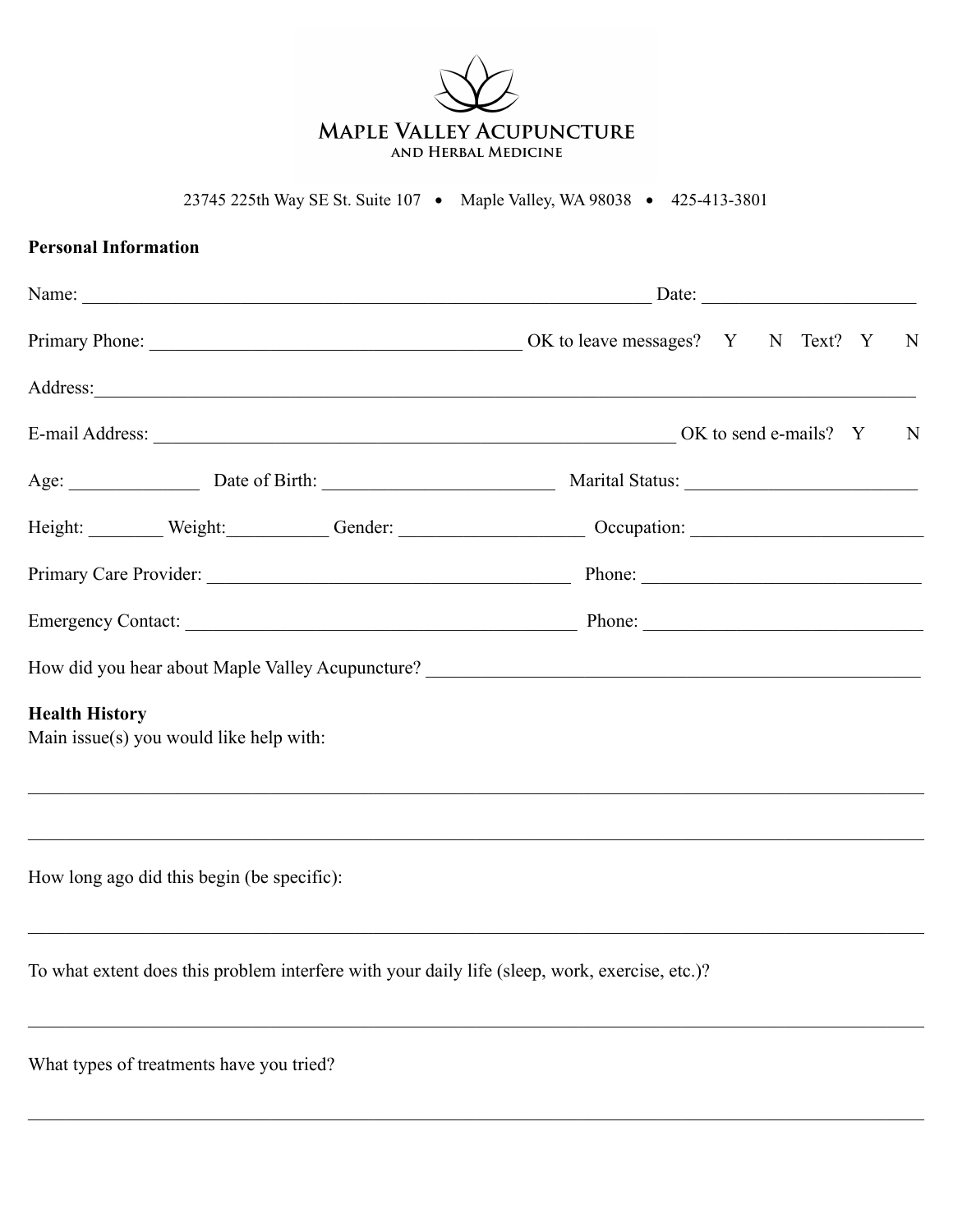Where does this issue affect you (if applicable?)



If you're dealing with pain, what would you rate your pain on a scale of 0-10 (0= none at all, 10= excruciating, can't do anything)?

 $\mathcal{L}_\text{max}$ 

 $\mathcal{L}_\text{max}$ 

 $\mathcal{L}_\text{max}$ 

Please check any symptoms that you have experienced in the past or currently experience:

#### **General**

|                                | past | current |                  | past | current |
|--------------------------------|------|---------|------------------|------|---------|
| sweating easily during the day |      |         | fatigue          |      | П       |
| night sweating                 |      |         | fevers           |      | $\Box$  |
| bleed or bruise easily         |      |         | chills           |      | П       |
| change in appetite             |      | $\Box$  | weight loss/gain | I.   | $\Box$  |
| dizziness/vertigo              |      |         | poor sleep       |      |         |

#### **Skin & Hair**

|              |        | past current |              | past | current |
|--------------|--------|--------------|--------------|------|---------|
| rashes/hives | ⊔      | $\Box$       | psoriasis    |      |         |
| eczema       | $\Box$ | $\Box$       | loss of hair |      |         |
| acne         |        | $\Box$       |              |      |         |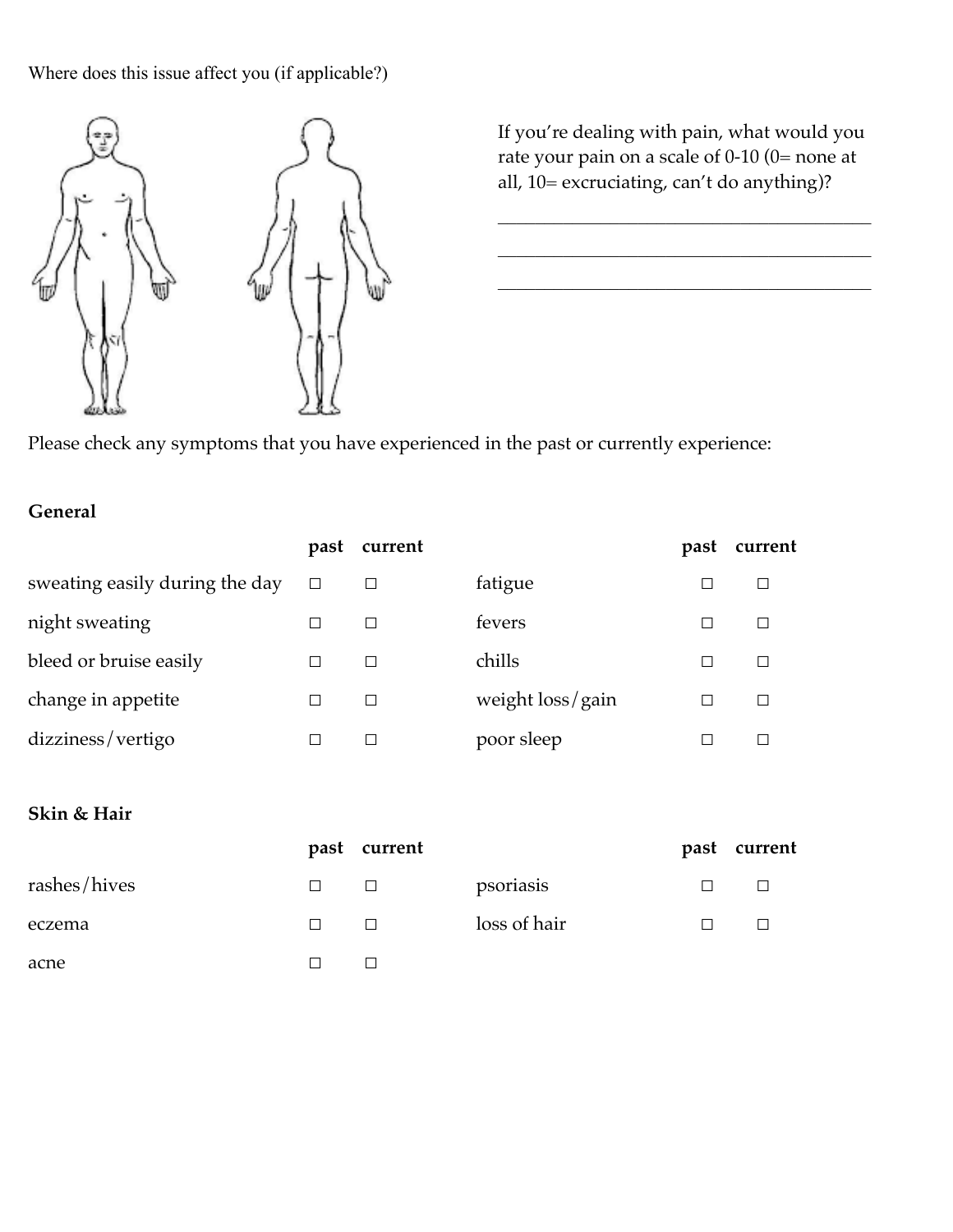#### **Head, Ears, Eyes, Nose & Throat**

|                               | past   | current |                     | past | current |
|-------------------------------|--------|---------|---------------------|------|---------|
| earaches/pressure in the ears | $\Box$ |         | headaches/migraines |      | $\Box$  |
| ringing in the ears           |        |         | sinus pressure      |      | П       |
| hearing loss                  | □      |         | nose bleeds         |      | П       |
| eye floaters                  | □      |         | dizziness/vertigo   |      | $\Box$  |
| itchy eyes                    | □      |         | teeth/jaw clenching | ⊏    | П       |
| blurry vision                 |        |         |                     |      |         |

# **Cardiovascular/Circulatory**

|                   | past | current |                     | past | current |
|-------------------|------|---------|---------------------|------|---------|
| chest pain        |      |         | swelling/edema      |      | $\Box$  |
| fainting          |      |         | high blood pressure |      | □       |
| lightheadedness   | □    | П       | low blood pressure  |      | П       |
| cold hands & feet |      |         |                     |      |         |

# **Respiratory**

|                  | past   | current |                          | past   | current |
|------------------|--------|---------|--------------------------|--------|---------|
| pain on inhaling | $\Box$ | $\Box$  | sneezing                 | $\Box$ | $\Box$  |
| chest tightness  | $\Box$ | $\Box$  | seasonal/other allergies | $\Box$ | $\Box$  |
| cough            | $\Box$ | $\Box$  | phlegm production        | $\Box$ | $\Box$  |
| asthma           | $\Box$ | $\Box$  |                          |        |         |
| Genito-Urinary   |        |         |                          |        |         |
|                  | past   | current |                          | past   | current |

|                      | past current |                                  | past curren |
|----------------------|--------------|----------------------------------|-------------|
| difficulty urinating |              | urgent/frequent urination $\Box$ | $\Box$      |
| blood in urine       |              | sores on genitals                |             |
| pain upon urination  |              | genital pain                     |             |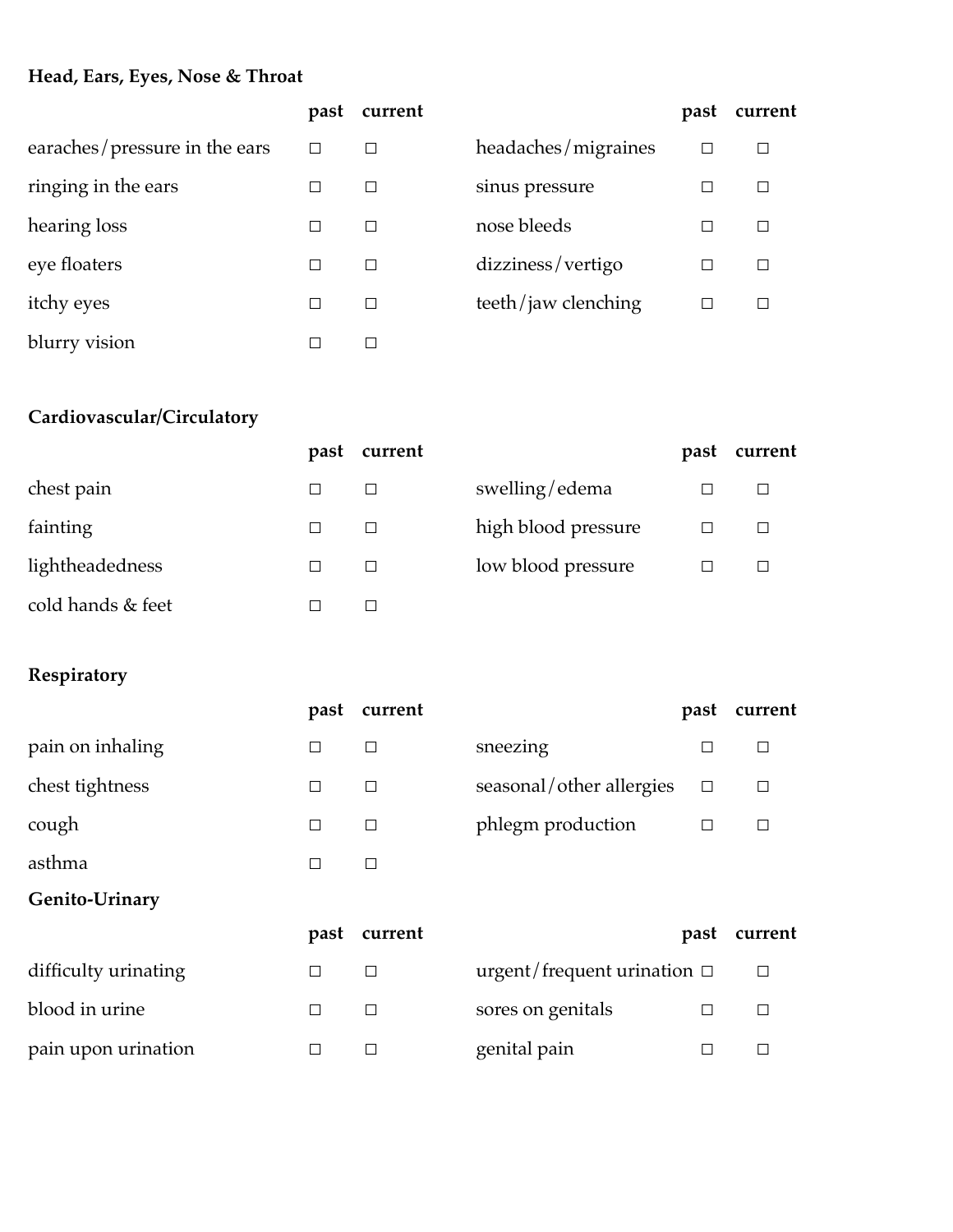# **Neurological/Psychological**

|                              | past | current |                                     | past | current |
|------------------------------|------|---------|-------------------------------------|------|---------|
| anxiety                      |      |         | poor memory                         |      |         |
| depression                   |      |         | quick temper                        |      |         |
| loss of balance/coordination |      |         | easily susceptible to stress $\Box$ |      | П       |
| areas of numbness/paralysis  |      |         |                                     |      |         |

# **Digestive**

|                      | past                     | current       |                       | past   | current |
|----------------------|--------------------------|---------------|-----------------------|--------|---------|
| heartburn            | $\Box$                   |               | gas                   | $\Box$ |         |
| belching             | $\Box$                   | П             | diarrhea              | $\Box$ | П       |
| bloating             | $\Box$                   | $\Box$        | constipation          | $\Box$ | П       |
| nausea               | $\Box$                   | $\Box$        | abdominal pain/cramps | $\Box$ | $\Box$  |
| vomiting             | □                        | П             | mucus in stool        | □      | П       |
| chronic bad breath   | □                        | $\Box$        | blood in stool        | $\Box$ | $\Box$  |
| sores on lips/tongue | $\overline{\phantom{a}}$ | $\mathcal{L}$ | hemorrhoids           | ┘      | $\Box$  |

### **For Women Only:**

|                                     | past   | current |                   | past   | current |  |
|-------------------------------------|--------|---------|-------------------|--------|---------|--|
| irregular periods                   | $\Box$ | $\Box$  | breast pain       |        | $\Box$  |  |
| painful periods                     | $\Box$ | $\Box$  | vaginal discharge | $\Box$ | $\Box$  |  |
| bleeding between periods            | $\Box$ | $\Box$  | vaginal sores     | $\Box$ | $\Box$  |  |
| period clots                        | $\Box$ | $\Box$  | hot flashes       | $\Box$ | $\Box$  |  |
| menstrual cramping                  | $\Box$ | $\Box$  | night sweating    |        | $\Box$  |  |
| age of first menses _______________ |        |         |                   |        |         |  |
|                                     |        |         |                   |        |         |  |
|                                     |        |         |                   |        |         |  |
| # of miscarriages # of abortions    |        |         |                   |        |         |  |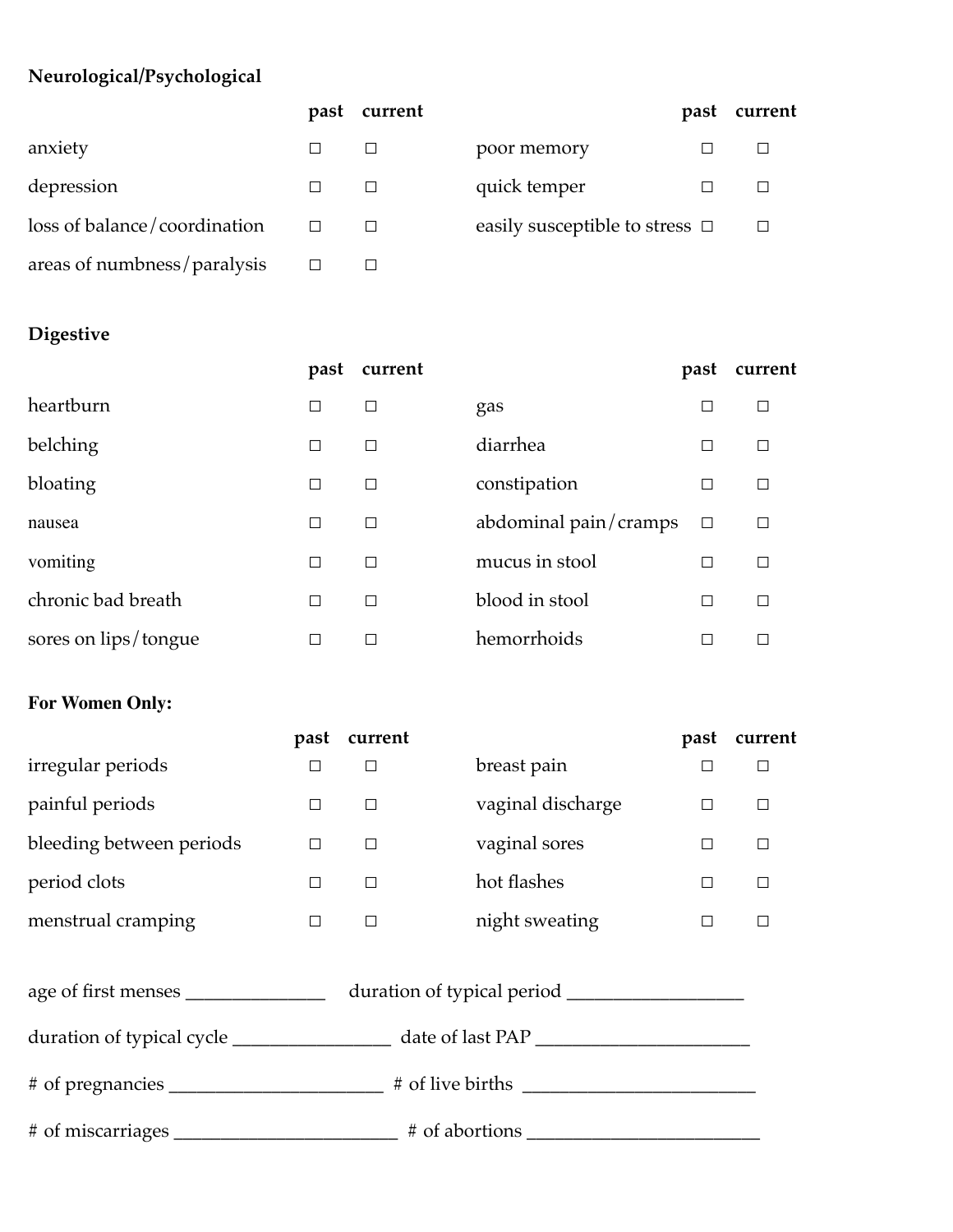Have you been through menopause? At what age? \_\_\_\_\_\_\_\_\_\_\_\_\_\_\_\_\_\_\_\_\_\_\_\_\_\_\_\_\_\_\_\_\_\_\_\_\_\_\_\_\_\_\_\_\_\_\_\_\_\_\_\_\_\_\_\_

Have you ever taken birth control pills? When and for how long? \_\_\_\_\_\_\_\_\_\_\_\_\_\_\_\_\_\_\_\_\_\_\_\_\_\_\_\_\_

Other premenstrual & menstrual symptoms (bloating, breast tenderness, irritability, mood swings, fatigue, loose stools, acne, etc.)

\_\_\_\_\_\_\_\_\_\_\_\_\_\_\_\_\_\_\_\_\_\_\_\_\_\_\_\_\_\_\_\_\_\_\_\_\_\_\_\_\_\_\_\_\_\_\_\_\_\_\_\_\_\_\_\_\_\_\_\_\_\_\_\_\_\_\_\_\_\_\_\_\_\_\_\_\_\_\_\_\_\_\_\_\_\_\_\_\_\_\_\_\_\_\_\_

\_\_\_\_\_\_\_\_\_\_\_\_\_\_\_\_\_\_\_\_\_\_\_\_\_\_\_\_\_\_\_\_\_\_\_\_\_\_\_\_\_\_\_\_\_\_\_\_\_\_\_\_\_\_\_\_\_\_\_\_\_\_\_\_\_\_\_\_\_\_\_\_\_\_\_\_\_\_\_\_\_\_\_\_\_\_\_\_\_\_\_\_\_\_\_\_

\_\_\_\_\_\_\_\_\_\_\_\_\_\_\_\_\_\_\_\_\_\_\_\_\_\_\_\_\_\_\_\_\_\_\_\_\_\_\_\_\_\_\_\_\_\_\_\_\_\_\_\_\_\_\_\_\_\_\_\_\_\_\_\_\_\_\_\_\_\_\_\_\_\_\_\_\_\_\_\_\_\_\_\_\_\_\_\_\_\_\_\_\_\_\_\_

#### **For Men Only:**

\_\_\_\_\_\_\_\_\_\_\_\_\_\_\_\_\_\_

|                                           |        | past current |                               |        | past current                   |
|-------------------------------------------|--------|--------------|-------------------------------|--------|--------------------------------|
| erectile dysfunction/impotence            | $\Box$ | $\Box$       | ejaculatory pain              | $\Box$ | $\Box$                         |
| varicocele                                | $\Box$ | $\Box$       | <b>BPH</b>                    | $\Box$ | $\Box$                         |
|                                           |        |              |                               |        |                                |
| Lifestyle                                 |        |              |                               |        |                                |
| Current medications/herbs/supplements:    |        |              |                               |        |                                |
|                                           |        |              |                               |        |                                |
|                                           |        |              |                               |        |                                |
| Describe your meals during a typical day: |        |              |                               |        |                                |
|                                           |        |              |                               |        |                                |
|                                           |        |              |                               |        |                                |
|                                           |        |              |                               |        |                                |
|                                           |        |              |                               |        |                                |
|                                           |        |              |                               |        |                                |
|                                           |        |              |                               |        |                                |
|                                           |        |              |                               |        |                                |
| Current exercise routine (if any):        |        |              |                               |        |                                |
|                                           |        |              |                               |        |                                |
|                                           |        |              |                               |        |                                |
| Do you drink alcohol? How                 |        |              | Do you use tobacco? What kind |        | Do you use recreational drugs? |
| many drinks per week?                     |        |              | and how much/many per day?    |        | What kind and how often?       |
|                                           |        |              |                               |        |                                |

\_\_\_\_\_\_\_\_\_\_\_\_\_\_\_\_\_\_

\_\_\_\_\_\_\_\_\_\_\_\_\_\_\_\_\_\_